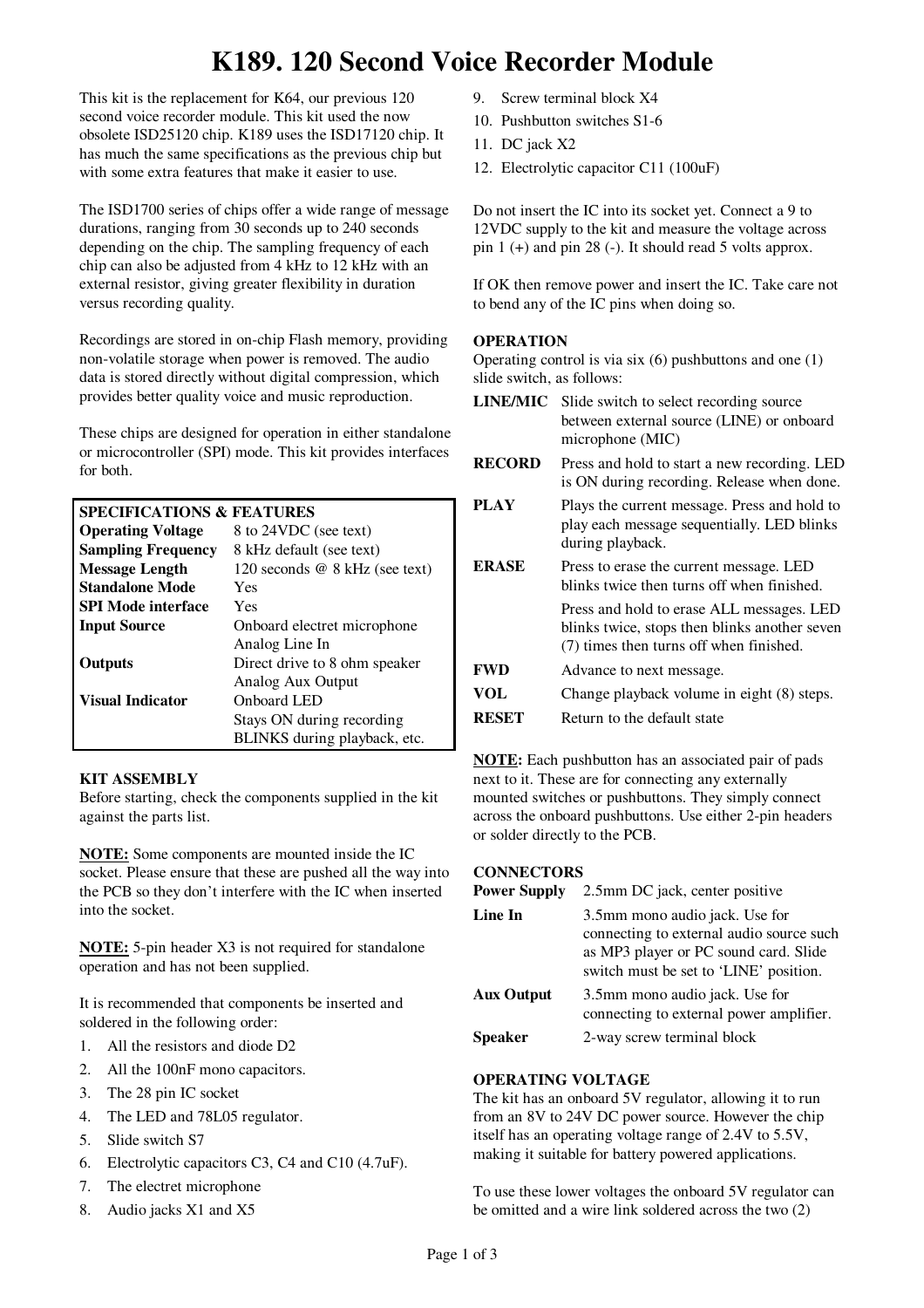# **K189. 120 Second Voice Recorder Module**

outer pins. Take care not to short to the centre pin. If the regulator is already soldered in then it can be left in place and the wire link added as above.

Diode D2 is used to provide protection against reverse polarity connection of the power supply. This diode will drop around 0.6 volts. It can also be omitted or 'shorted out' if necessary for battery operation.

## **SAMPLING FREQUENCY & MESSAGE LENGTH**

The message length of the chip is dependent on the sampling frequency used. Reducing the sampling frequency will increase the message length but with reduced audio quality. This will not be a problem with many applications.

The sampling frequency is set by an external resistor, R4. The resistor supplied, 82K, sets the sampling frequency at 8 kHz which is the 'default' setting. Use the following chart to change the sampling frequency and hence the message length.

| <b>Sampling</b>  | <b>Message</b> | <b>Resistor (R4)</b>  |
|------------------|----------------|-----------------------|
| <b>Frequency</b> | Length         | <b>Value</b>          |
| $12$ kHz         | 80 secs        | 53 k $\Omega$         |
| 8 kHz            | $120$ secs     | $80 \text{ k}\Omega$  |
| $6.4$ kHz        | $150$ secs     | $100 \text{ k}\Omega$ |
| $5.3$ kHz        | $181$ secs     | $120 \text{ k}\Omega$ |
| 4 kHz            | $240$ secs     | 160 kΩ                |

# **SPI MODE**

SPI mode allows full control of the chip via the serial interface. This includes random access to any location inside the memory array by specifying the start and end address. SPI mode also allows access to an internal register for configuration of audio paths, inputs, outputs and mixing.

The PCB allows for a 5-pin header, labeled X3, to be added so that a microcontroller can be used to control the chip. Please refer to the datasheet for further details. This header is not required for standalone operation and has not been supplied.



## **TROUBLESHOOTING**

Most faults are due to assembly or soldering errors. Verify that you have the right components in the right place.

Inspect your work carefully under a bright light. The solder joints should have a 'shiny' look about them. Check that there are no solder bridges between adjacent pads.

Check that no IC pins are bent up under the body of the IC. This can sometimes happen when inserting ICs into sockets.

#### **DATASHEET**

A datasheet and for the ISD1700 series chips can be downloaded from the ISD website at

**www.winbond-usa.com/products/isd\_products/chipcorder** 

### **CONTACT DETAILS**

For our full range of kits see our website at **http://www.kitsrus.com**

Kit developer: **http://www.ozitronics.com** 

| <b>PARTS LIST - K189</b>                                    |  |  |  |
|-------------------------------------------------------------|--|--|--|
| Resistors (0.25W carbon film unless specified)              |  |  |  |
|                                                             |  |  |  |
|                                                             |  |  |  |
|                                                             |  |  |  |
|                                                             |  |  |  |
|                                                             |  |  |  |
|                                                             |  |  |  |
| <b>Capacitors</b>                                           |  |  |  |
| 100nF mono, 0.1" C1,2,5,6,7,8,9,12,139                      |  |  |  |
|                                                             |  |  |  |
|                                                             |  |  |  |
|                                                             |  |  |  |
| <b>Semiconductors</b>                                       |  |  |  |
|                                                             |  |  |  |
|                                                             |  |  |  |
|                                                             |  |  |  |
|                                                             |  |  |  |
| 5V regulator                                                |  |  |  |
|                                                             |  |  |  |
| <b>Miscellaneous</b>                                        |  |  |  |
|                                                             |  |  |  |
|                                                             |  |  |  |
| 'Zippy' type, long stem                                     |  |  |  |
|                                                             |  |  |  |
|                                                             |  |  |  |
| PCB mtg                                                     |  |  |  |
|                                                             |  |  |  |
| Mono, PCB mtg                                               |  |  |  |
|                                                             |  |  |  |
| $2$ -way                                                    |  |  |  |
|                                                             |  |  |  |
|                                                             |  |  |  |
|                                                             |  |  |  |
| <b>NOTE:</b> 5-pin header X3 is not required for standalone |  |  |  |
| operation and has not been supplied.                        |  |  |  |